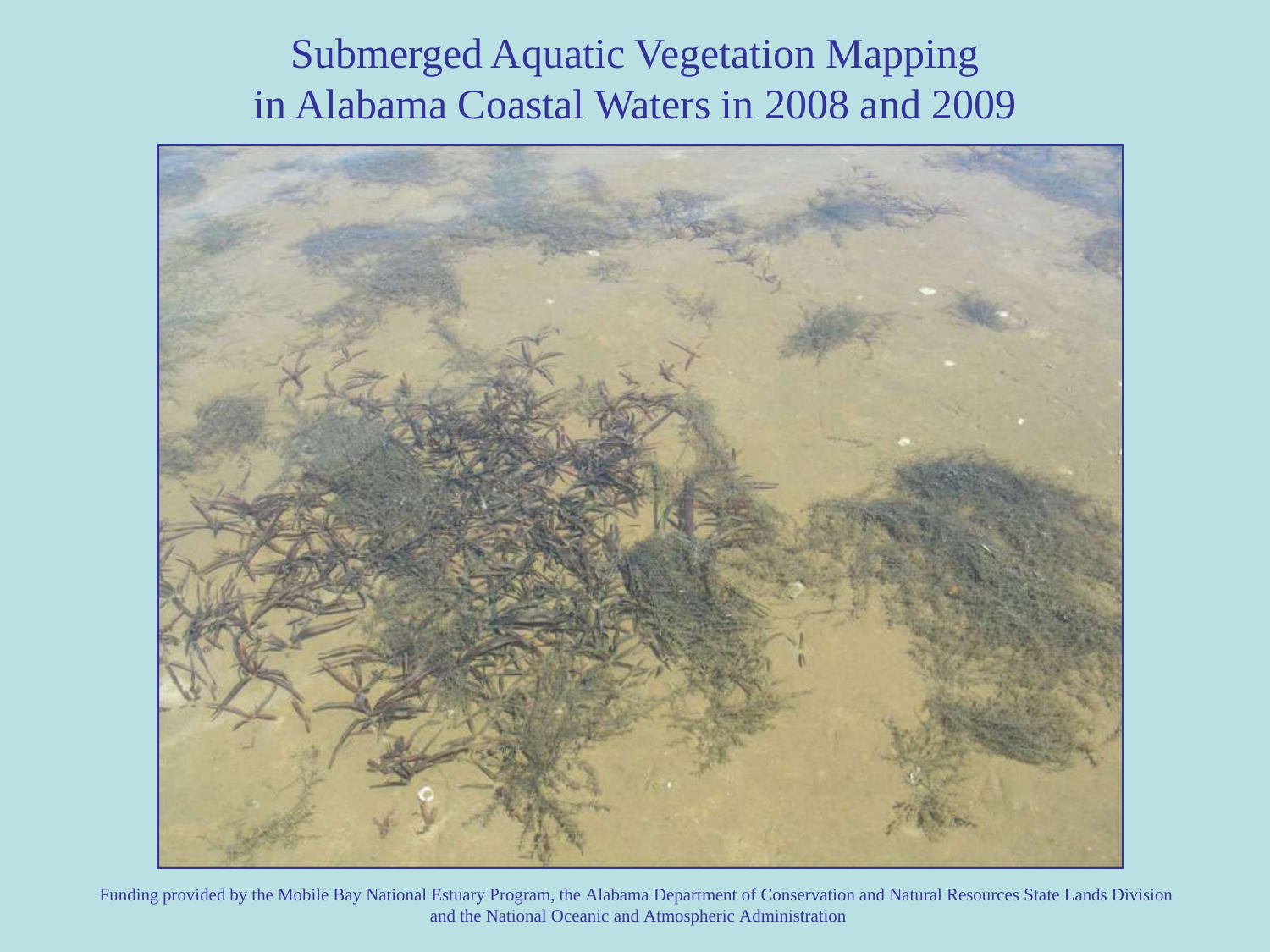*NOAA Coastal Change Analysis Program* (C-CAP) --- Digital feature mapping using aerial photography and complementary surface-level verification

- Remote sensing using ortho imagery produced from aerial photographs
- SAV signatures digitized in GIS to create ESRI polygon coverage
- Field surveys for database development and accuracy assessments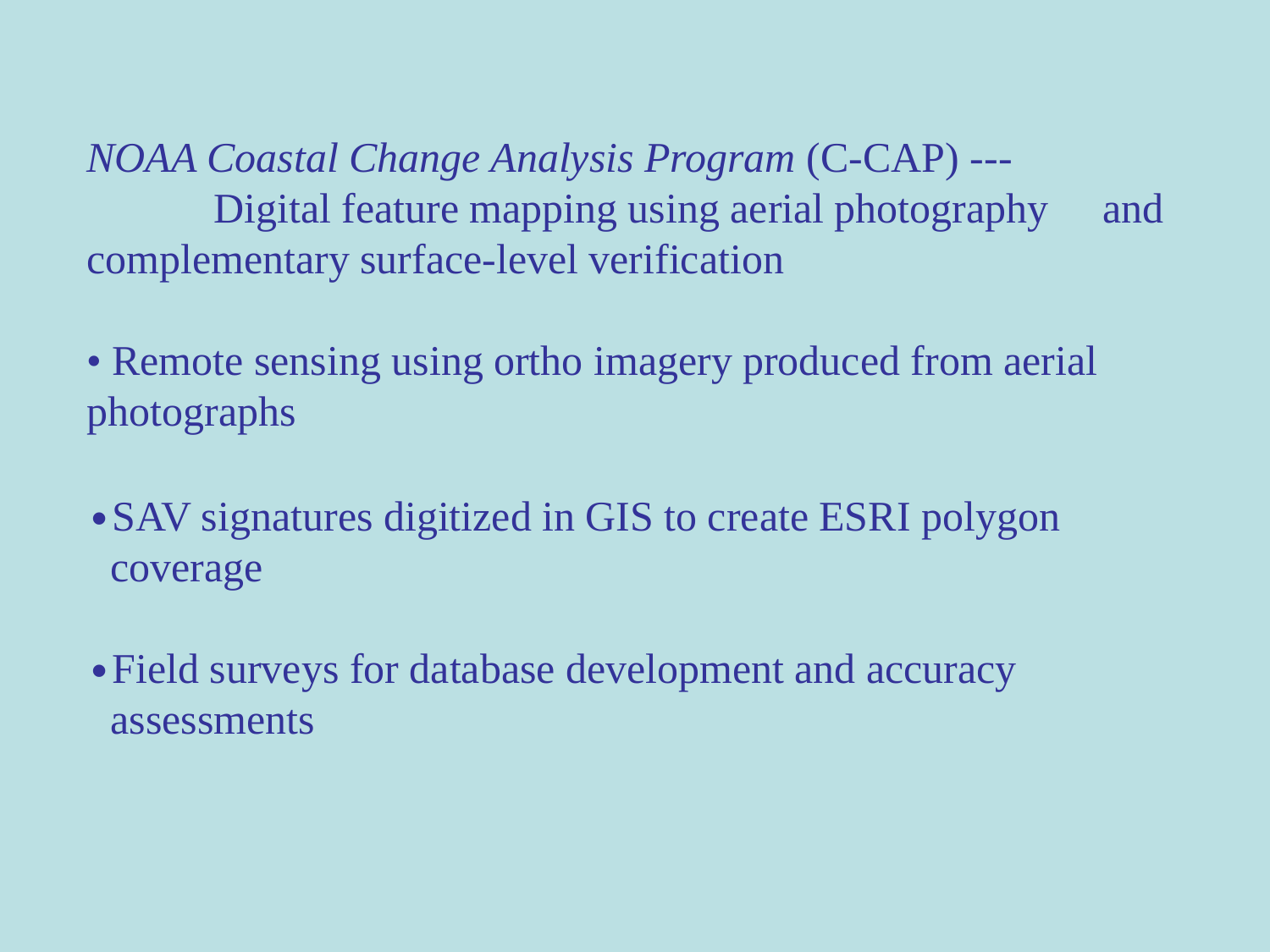Aerial Imagery Acquisition → *Environmental conditions must be suitable for detecting submerged features*

- Minimal cloud cover, wind and waves
- Low turbidity
- Sun angles between 30 and 45<sup>°</sup>
- Low tides
- Peak SAV biomass

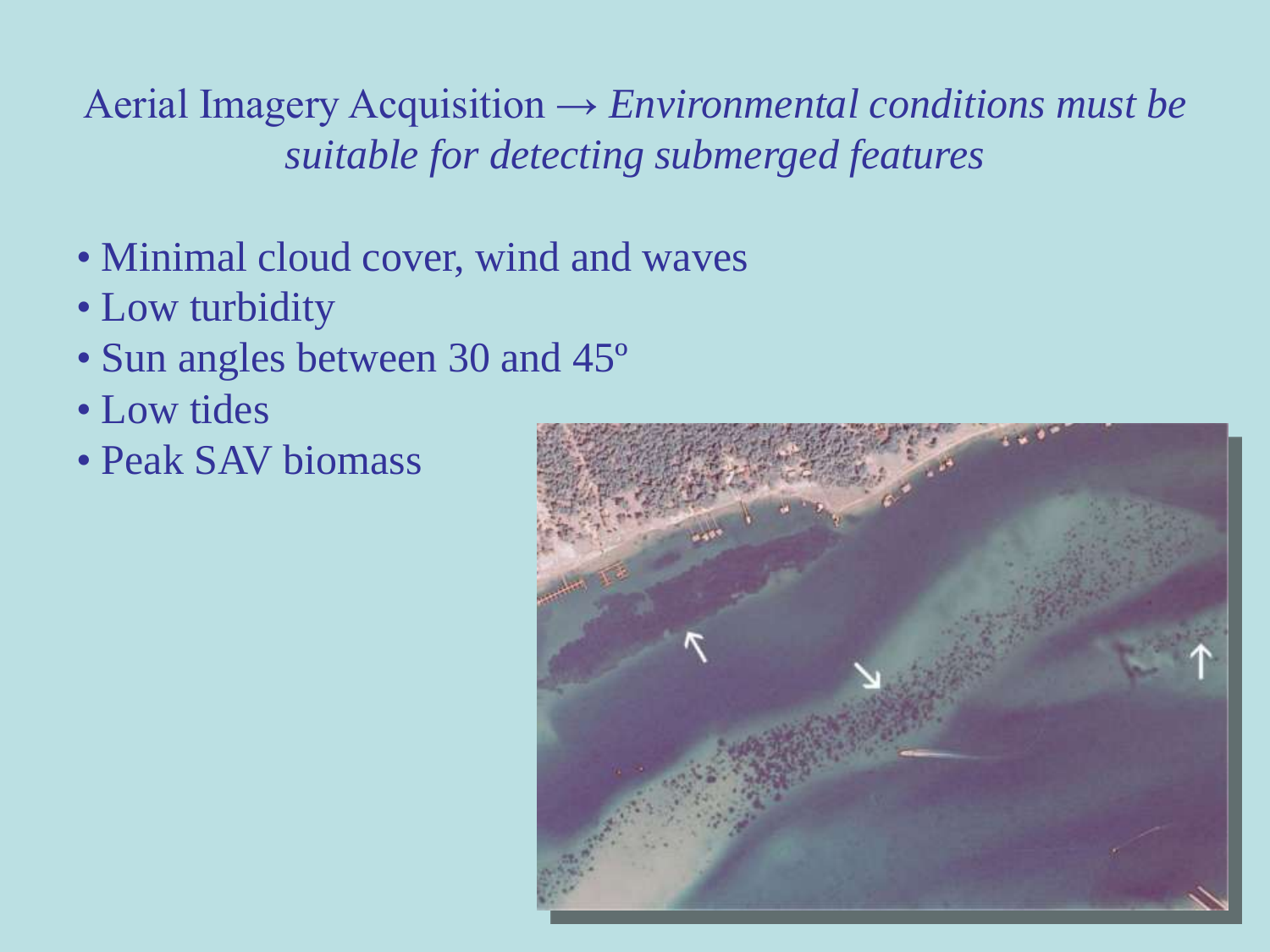# Field surveys

- •Data was collected at 182 field locations in 2008 and 1,326 locations in 2009
- Visual assessment of dominant species and bed density

Accuracy testing of the completed delineation •Spatial – Bed boundary locations in the field compared with GIS polygon boundaries  $\rightarrow$  Average horizontal error was 3.17 meters

• Thematic – Verification of cover  $type \rightarrow Accuracy$  determined to be 90%

*Timing is critical!*

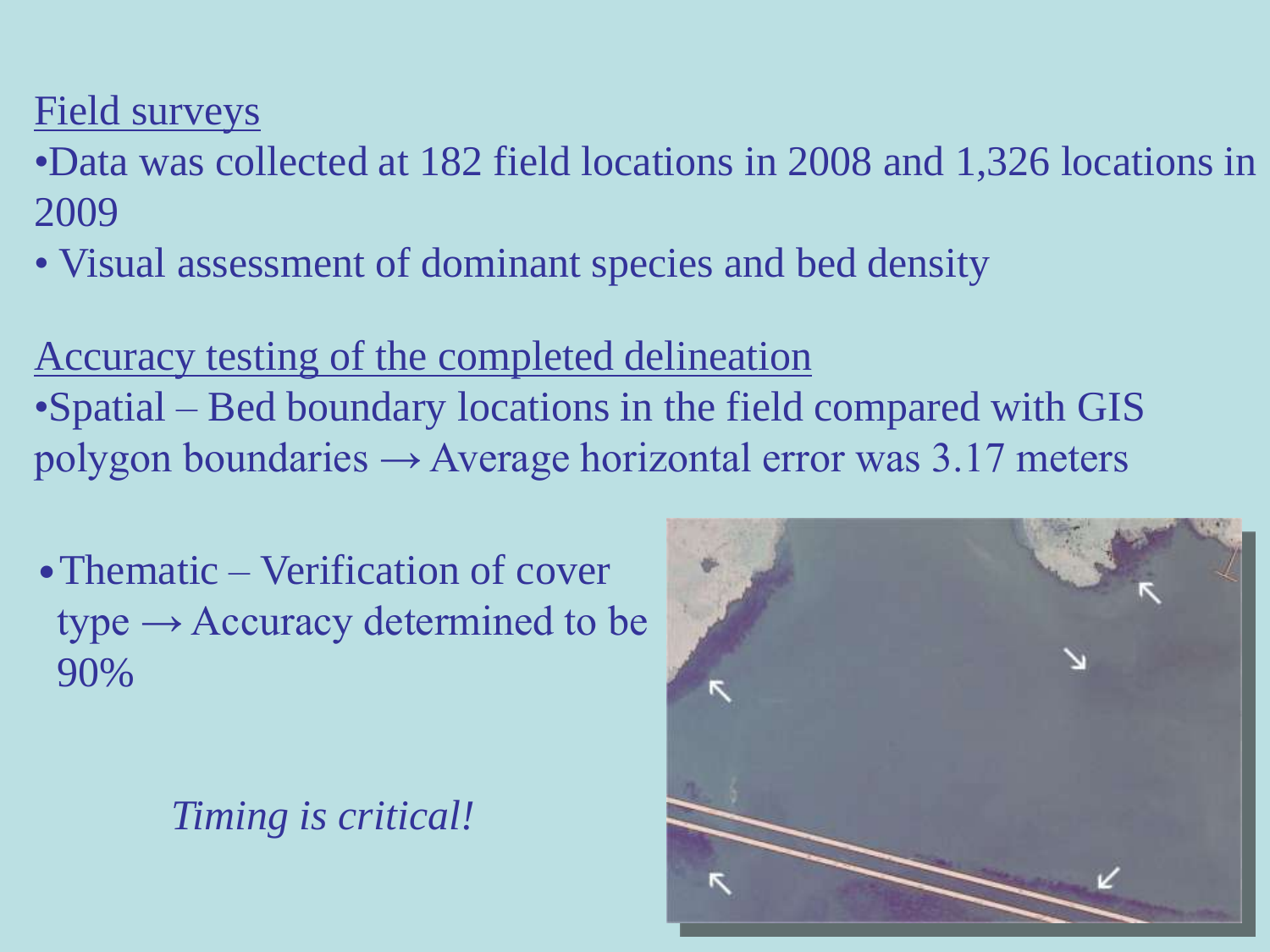- •Project was originally intended for 2007 but was postponed due to poor water clarity.
- •Suboptimal conditions persisted through the Summer 2008.
- •Aerial imagery was acquired October 2008 for the southern portion of the study area. ➔

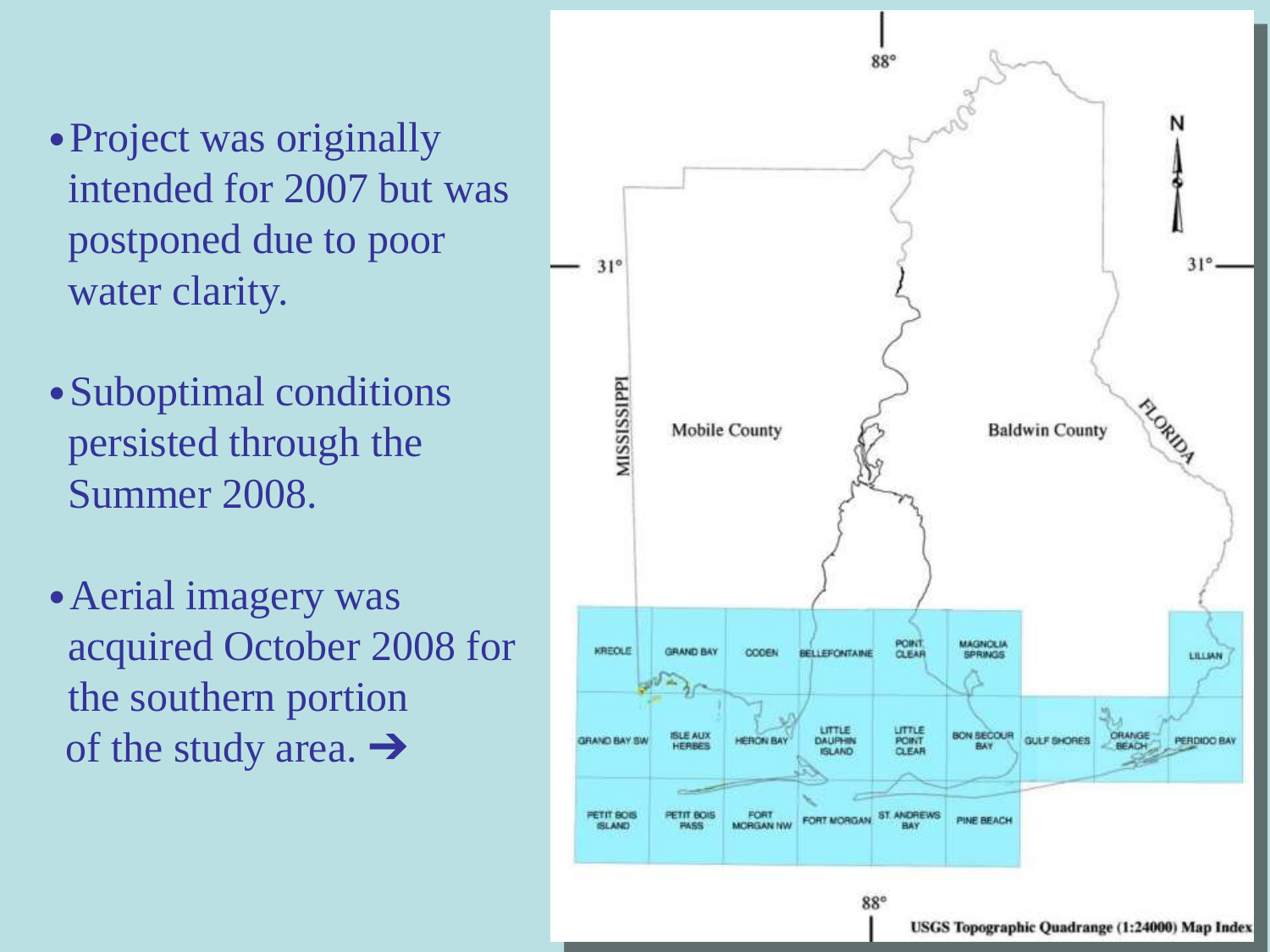

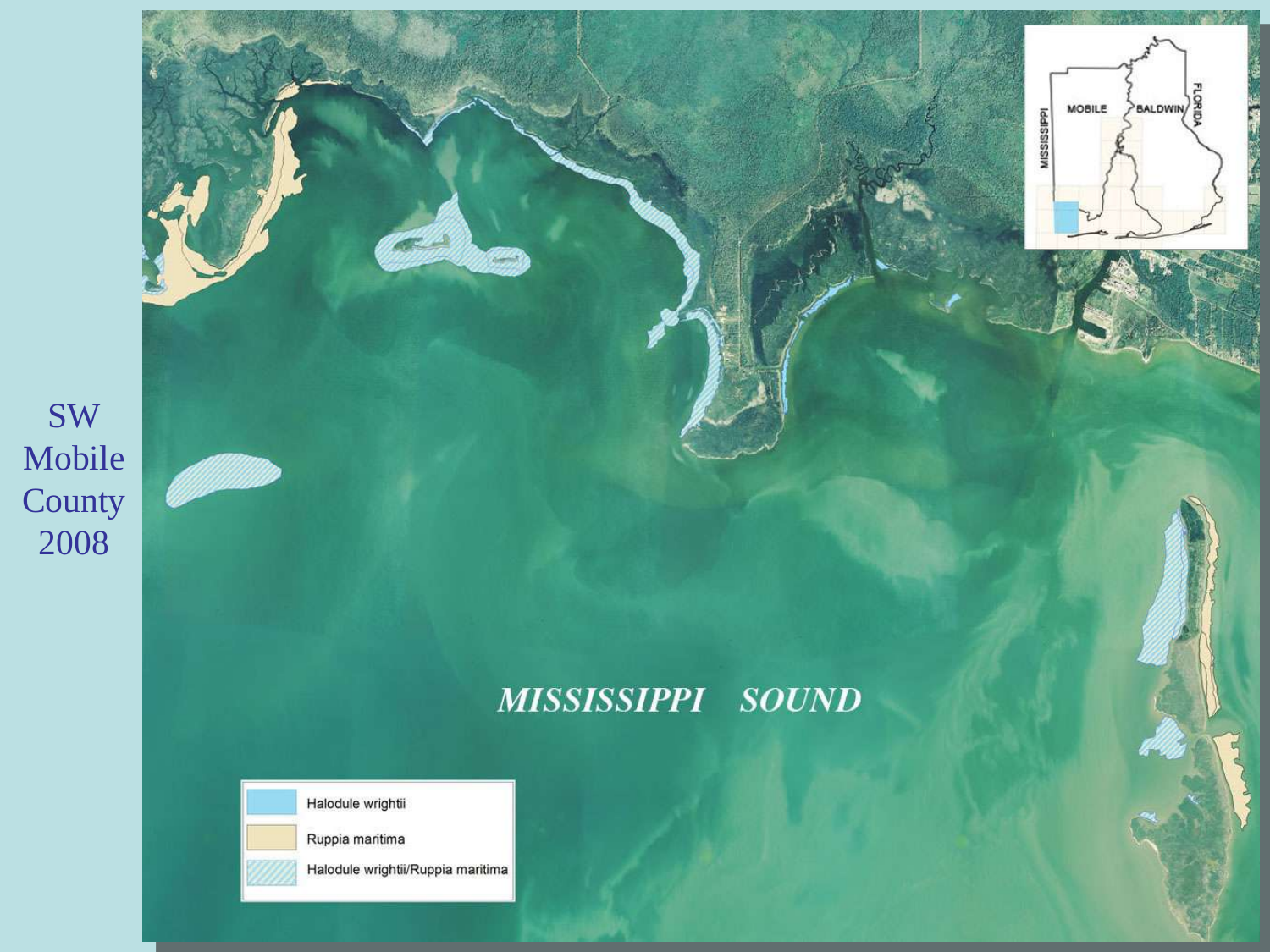## SE Baldwin County 2008

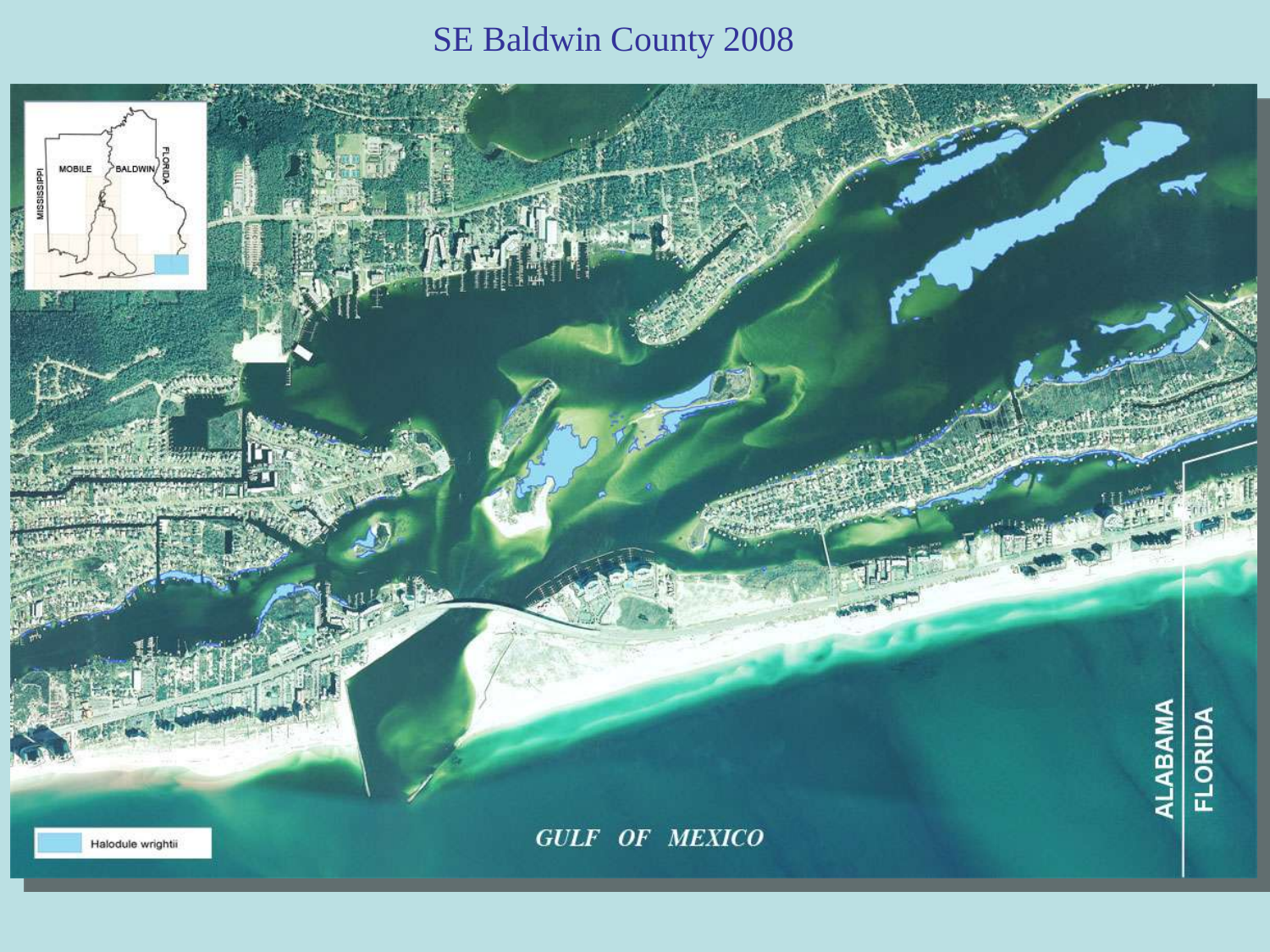# Full Area Survey

# Aerial imagery acquired July 2009

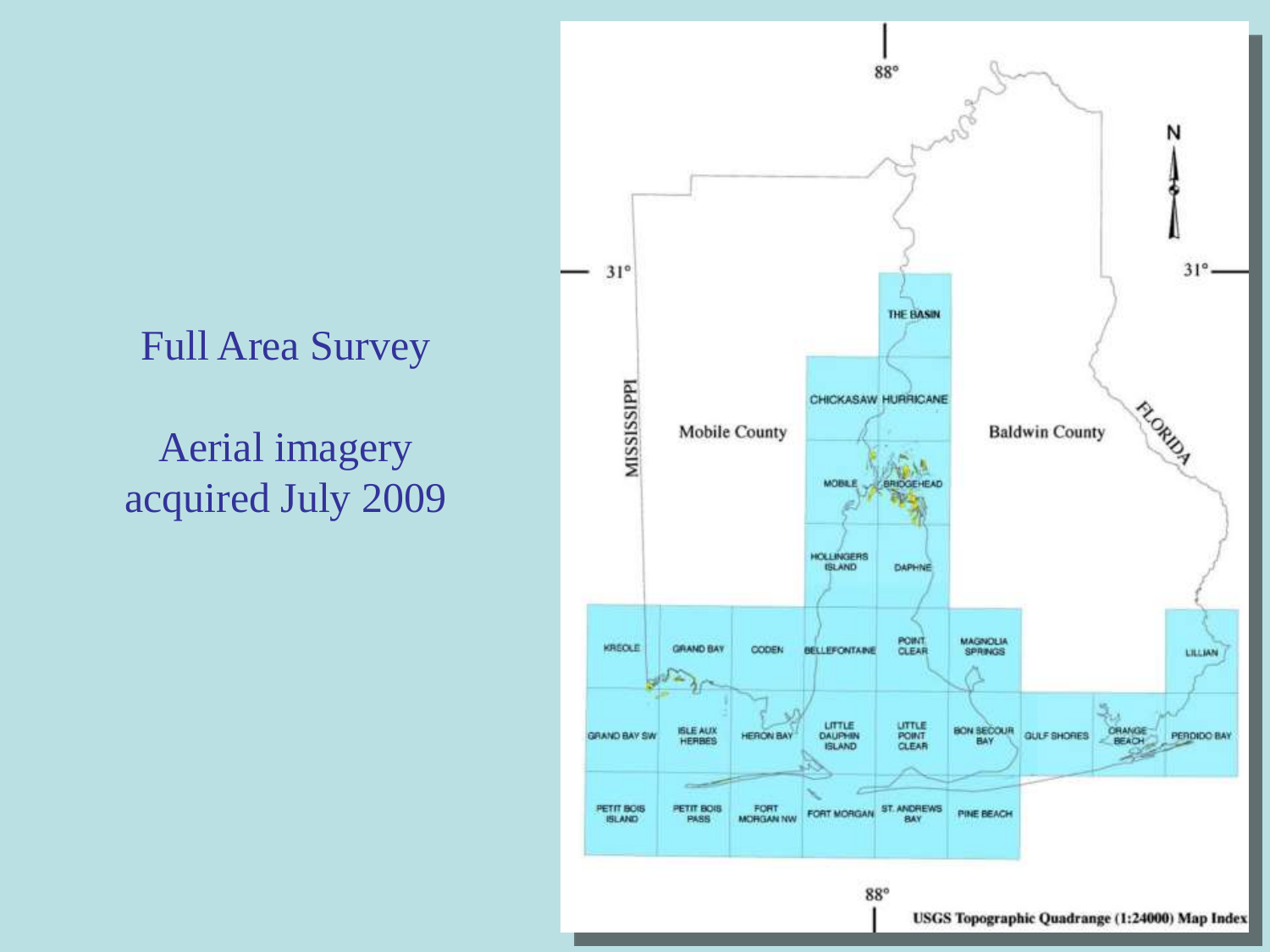### Comparison of 2008 and 2009 Acreage

| <b>USGS QUADRANGLE</b> | OCT 2008 ACREAGE | <b>JULY 2009 ACREAGE</b> | <b>DIFFERENCE</b> |
|------------------------|------------------|--------------------------|-------------------|
| <b>Fort Morgan</b>     | 6.8              | 0.0                      | $-6.8$            |
| Fort Morgan NW         | 31.4             | 25.2                     | $-6.2$            |
| <b>Grand Bay</b>       | 548.1            | 364.2                    | $-183.9$          |
| <b>Grand Bay SW</b>    | 86.8             | 61.8                     | $-25.0$           |
| <b>Gulf Shores</b>     | 1.4              | 1.5                      | $+0.1$            |
| <b>Isle aux Herbes</b> | 355.7            | 129.2                    | $-226.5$          |
| Kreole                 | 230.1            | 218.8                    | $-11.3$           |
| <b>Orange Beach</b>    | 147.0            | 150.8                    | $+3.8$            |
| Perdido Bay            | 135.1            | 135.4                    | $+0.3$            |
| Petit Bois Pass        | 142.1            | 142.3                    | $-0.2$            |
| <b>Pine Beach</b>      | 1.2              | 1.2                      |                   |
| <b>TOTAL</b>           | 1,685.7          | 1,230.4                  | $-455.3$          |

Mobile County; Baldwin County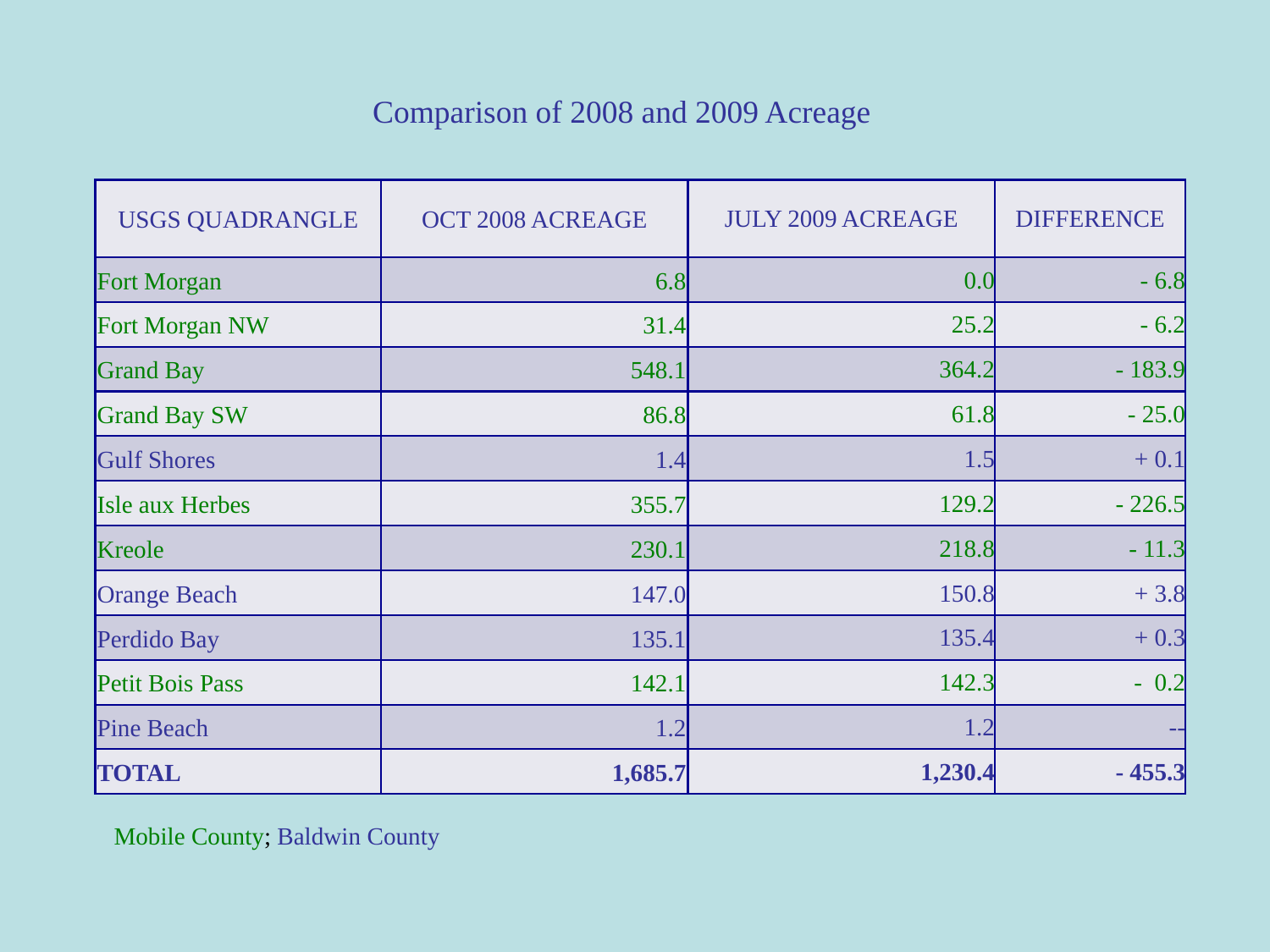Less widgeon grass (*Ruppia maritima*) in Mississippi Sound in 2009 compared to 2008.

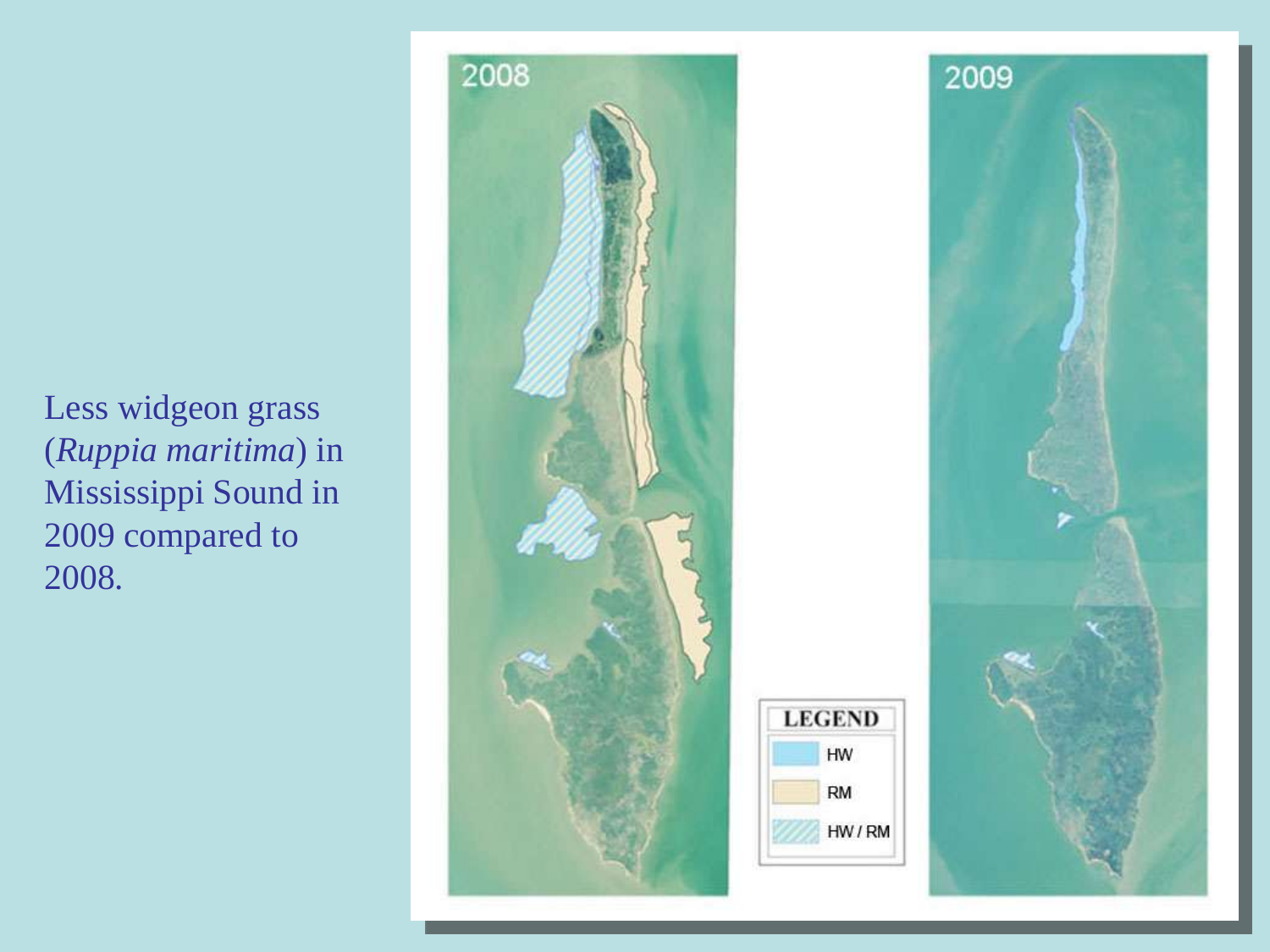| 2009 acreage by species (habitat) category.                       |                |  |  |
|-------------------------------------------------------------------|----------------|--|--|
| <b>HABITAT</b>                                                    | <b>ACREAGE</b> |  |  |
| Eurasian watermilfoil, southern naiad, wild celery                | 1005.9         |  |  |
| Wild celery                                                       | 978.6          |  |  |
| Eurasian watermilfoil                                             | 804.3          |  |  |
| Shoal grass                                                       | 467.3          |  |  |
| Shoal grass, widgeon grass                                        | 436.6          |  |  |
| Eurasian watermilfoil, southern naiad                             | 365.9          |  |  |
| Widgeon grass                                                     | 313.1          |  |  |
| Eurasian watermilfoil, southern naiad, widgeon grass, wild celery | 201.7          |  |  |
| Eurasian watermilfoil, water stargrass                            | 187.6          |  |  |
| Eurasian watermilfoil, wild celery                                | 155.8          |  |  |
| Sago pondweed                                                     | 78.7           |  |  |
| Coon's tail, Eurasian watermilfoil, southern naiad, wild celery   | 76.9           |  |  |
| Sago pondweed, wild celery                                        | 63.6           |  |  |
| Coon's tail, Eurasian watermilfoil, water stargrass, wild celery  | 35.1           |  |  |
| Eurasian watermilfoil, water stargrass, wild celery               | 13.7           |  |  |
| Southern naiad                                                    | 12.8           |  |  |
| Brittle waternymph, southern naiad                                | 10.5           |  |  |
| Coon's tail, small pondweed, southern naiad                       | 3.3            |  |  |
| Water stargrass                                                   | 3.1            |  |  |
| Eurasian watermilfoil, leafy bladderwort                          | 1.7            |  |  |
| <b>Twoleaf watermilfoil</b>                                       | 1.1            |  |  |
| Turtle grass                                                      | 0.04           |  |  |

### Northern portion of study area; Southern portion of study area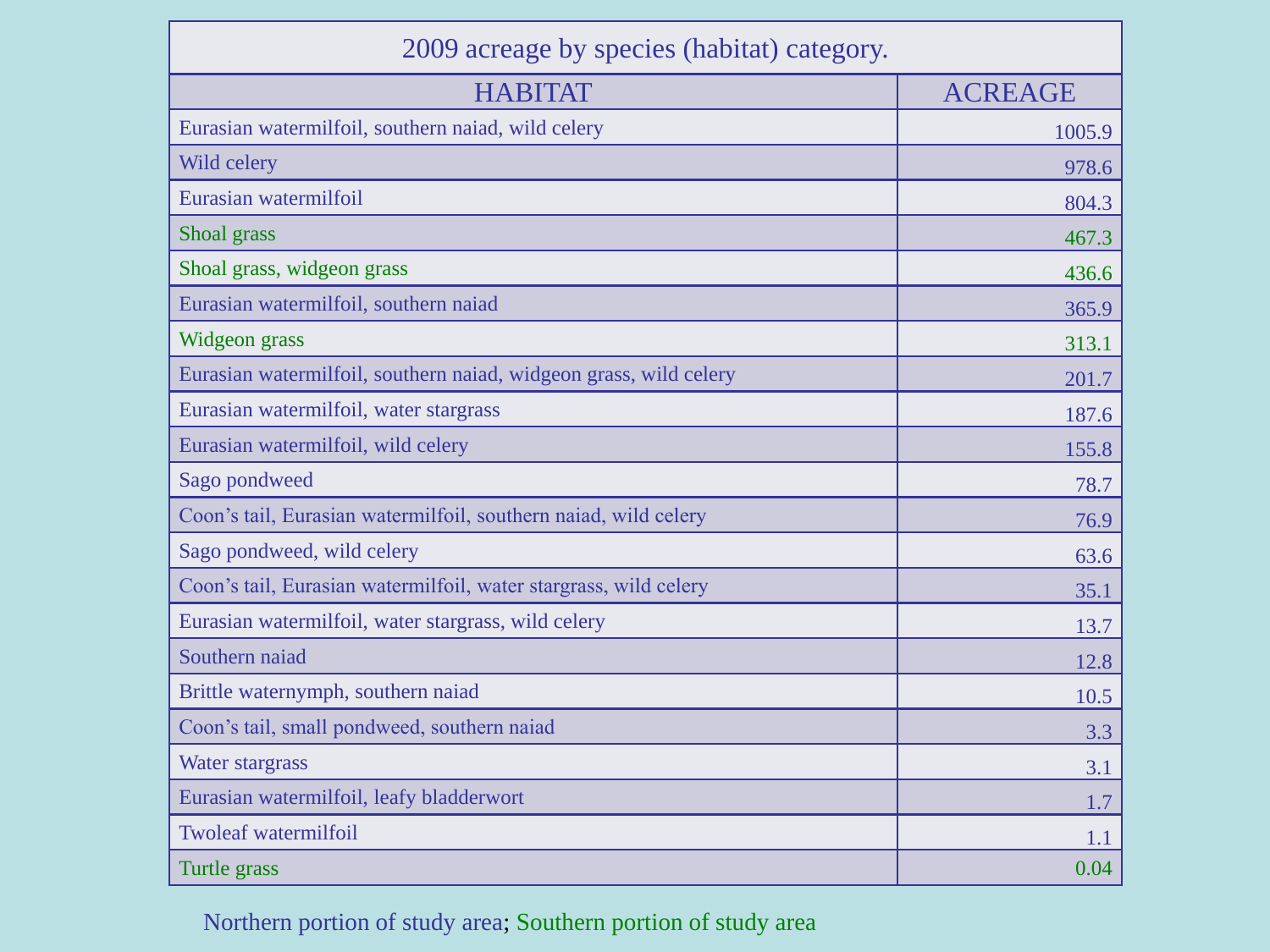The lower Mobile-Tensaw Delta contained 77% of the total 2009 SAV acreage.

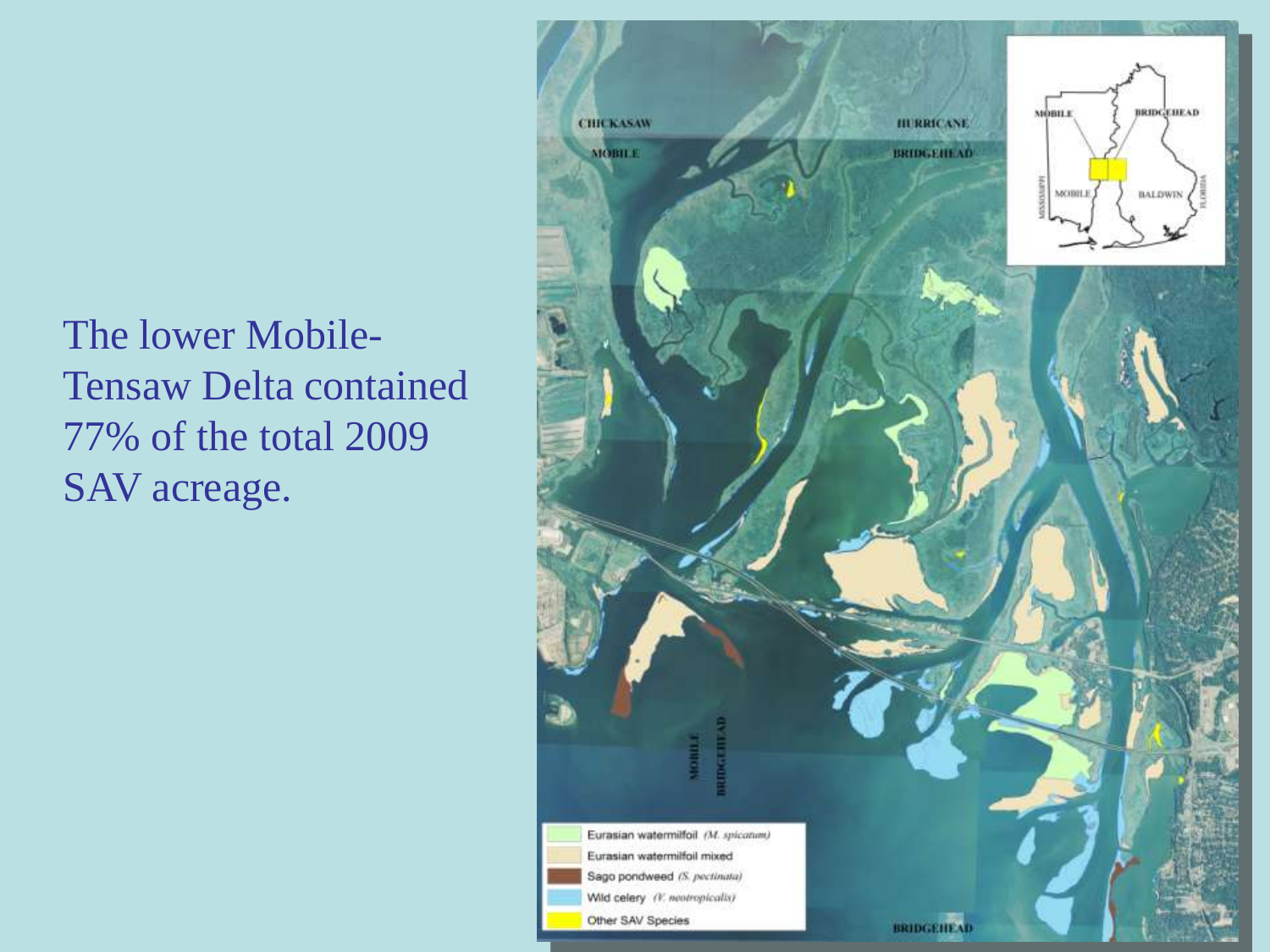